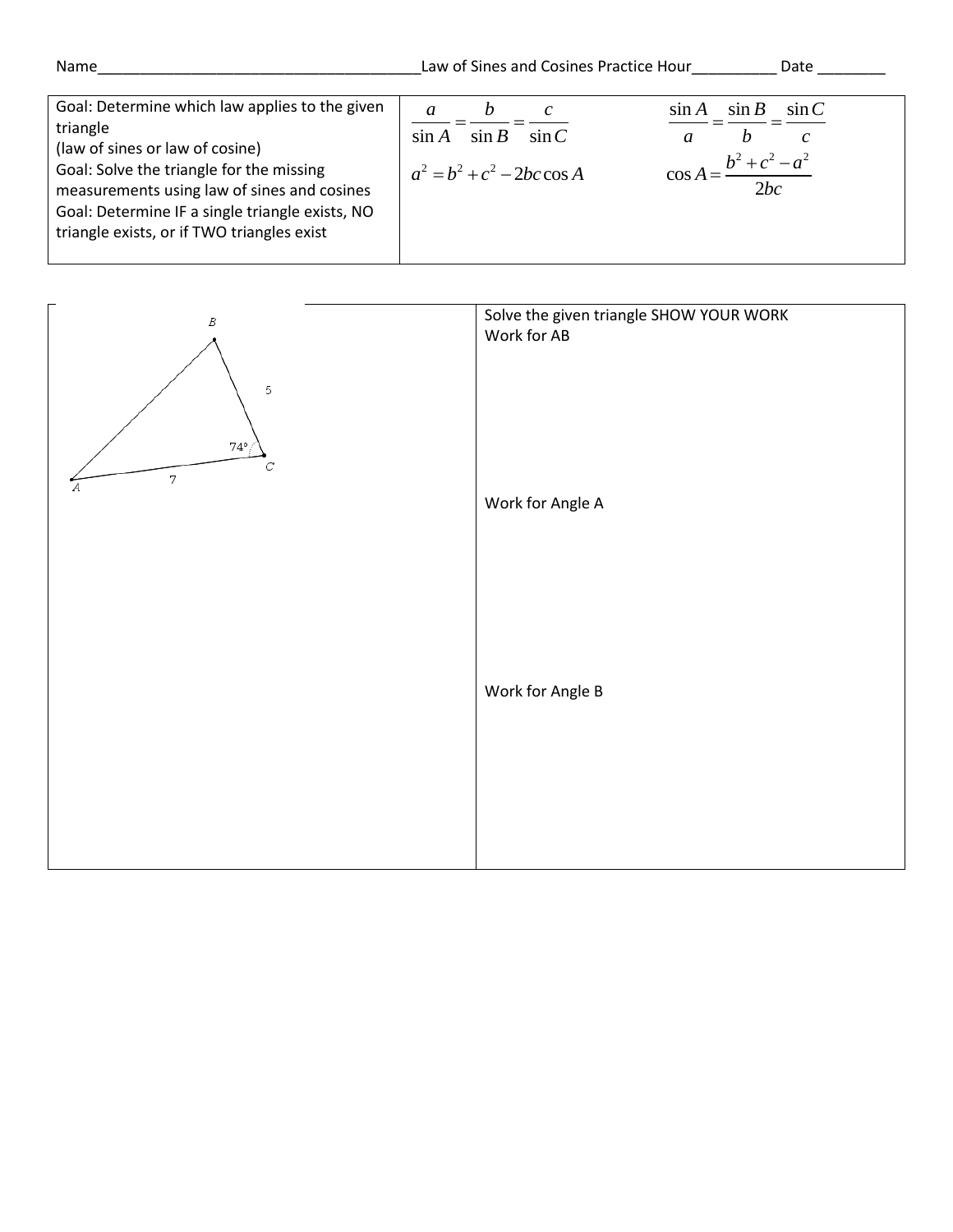| Triangle 1 has side lengths | Triangle 2 has side lengths | Triangle 3 has side lengths |
|-----------------------------|-----------------------------|-----------------------------|
| 4, 7, 10                    | 5.6.11                      | 4, 8, 13                    |

Use law of cosines to show why TWO of the above triangles DO NOT EXIST

Determine the missing angles for the ONLY triangle that exists above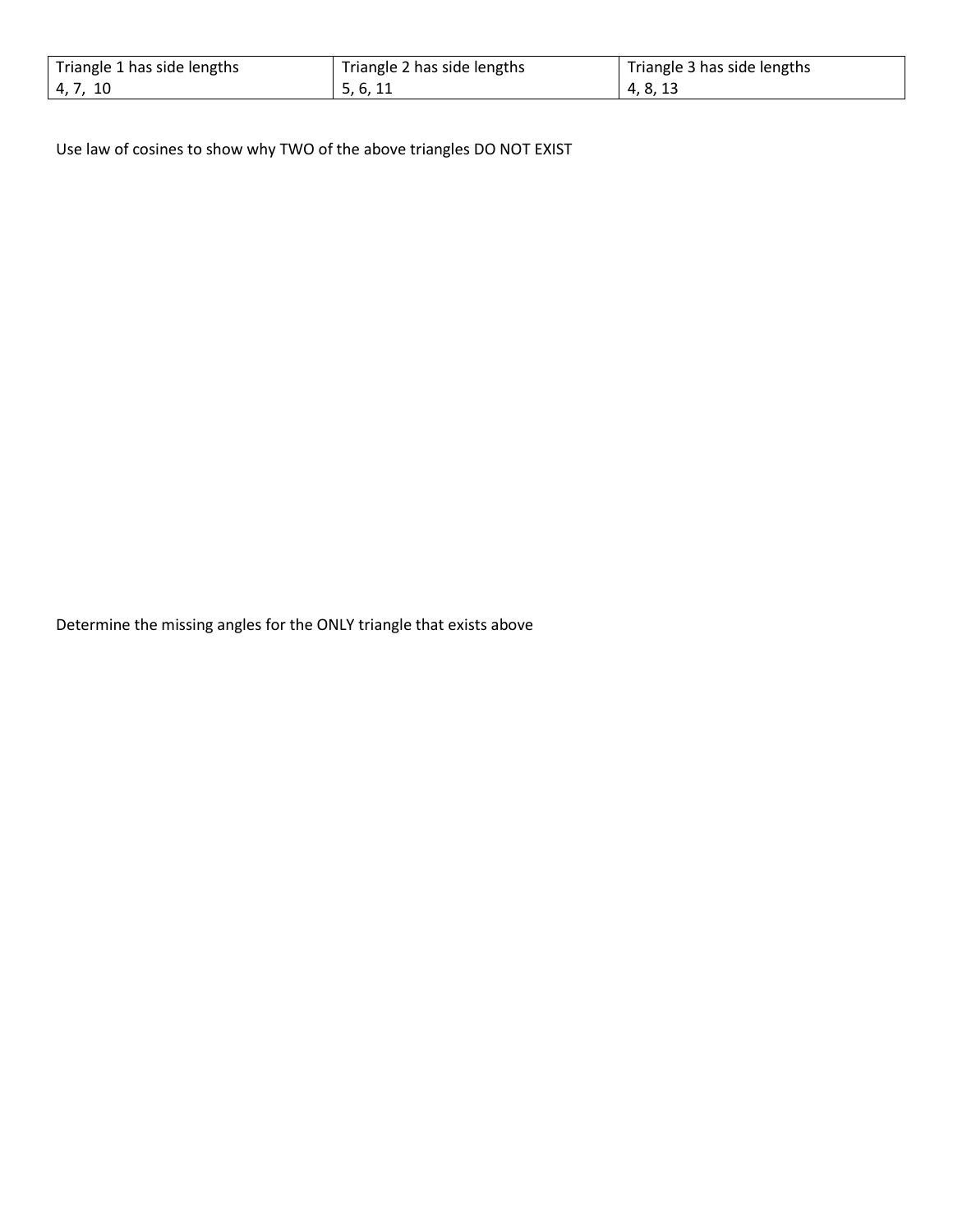

NO SOLUTION Example for SSA You are given a = 15, b = 25, and angle A = 85°. Your teacher tells you this is impossible! Use the law of sines to confirm this (Hint draw a triangle!)